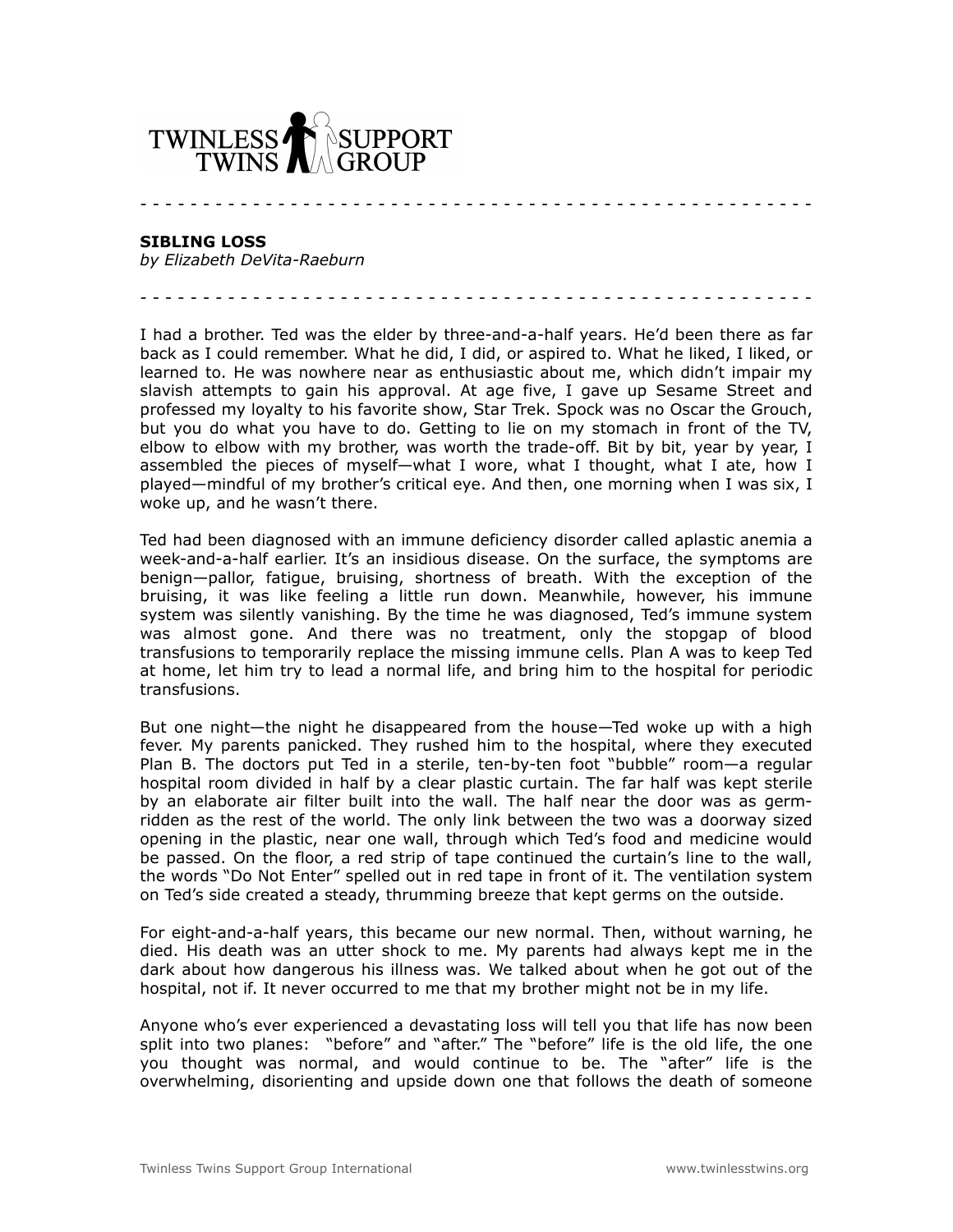who was—and remains—critical to your internal wiring. And while any loss splits life into two pieces, I think there is something unique about sibling loss.

Siblings are central to our identity, even if we don't see them often or don't get along with them. Their loss often propels us to ask difficult questions about ourselves. Who were we when they were here? Who are we now? How have our families, and our roles in them, changed? Who is the funny one, or the smart one, now? It can be worse for twins, who are more prone to feel that their identities overlap, and who have often adopted a shared approach to the world from the beginning.

The problem, for twins and for siblings, is that their loss is often not recognized and not understood. People don't understand the depth of the loss, and are quick to put it into some made-up hierarchy of loss, as it some losses are worse than others. Sibling loss, by this screwy scheme, is not as bad as losing a child, or losing a parent. But there is no hierarchy of loss. When we lose someone, it's our loss, and it's deeply painful, whatever the circumstances.

What's worse for siblings is not that their loss is harder to bear, but that nobody recognizes it and acknowledges it. That makes it difficult for siblings, and twins, to fully comprehend and mourn what they've lost. What do siblings hear all the time when they've lost a brother or a sister? *This must be terrible for your parents.* As if it were so much easier for the siblings.

And siblings fall into this deceptive thinking. They don't talk about their loss, because they don't want to upset their parents. They try to be fine, to be strong, which is what others expect of them. They suppress their feelings and often become the people who take care of the rest of the family. Meanwhile, their own loss gets buried, goes unrecognized even by them, and their emotional issues go unresolved. Until it all spills forth—a year later, or ten years, or twenty years later. The sad truth is that no one gets a pass on grief and mourning. Sooner or later, the loss demands attention.

I wrote my book, The Empty Room, to try to understand what it means to lose a brother or sister. My brother died when I was fourteen. By my mid-twenties, I'd already developed an unhealthy litany of behaviors which I later realized sprang from unresolved feelings over my brother's death—eating disorders, alcohol and drug abuse, and a bizarre tendency to go numb when overwhelmed by emotional demands. It took the end of a bad relationship (one of many) and an abusive job to push me over the edge and into therapy, where I finally began to explore the significance of my brother's life, and death, in my life.

Several years later, I began to interview other people who'd lost siblings to tell me their stories. I'd never met anyone else who'd lost a sibling—that I knew of—and I wanted to know if there were similarities in our experiences. It turned out, there were—the fact that the loss had often been overlooked, the suppression of the grief, the complicated dynamics within families who often couldn't discuss the lost person, the identity crisis, the sense of something important missing, the difficulty moving on in life, and, in some cases, the sense of guilt for surviving.

Most importantly, the interviews also revealed what seemed to me important tasks, for lack of a better word, that those of us who have lost siblings need to accomplish in order to find a way to go on.